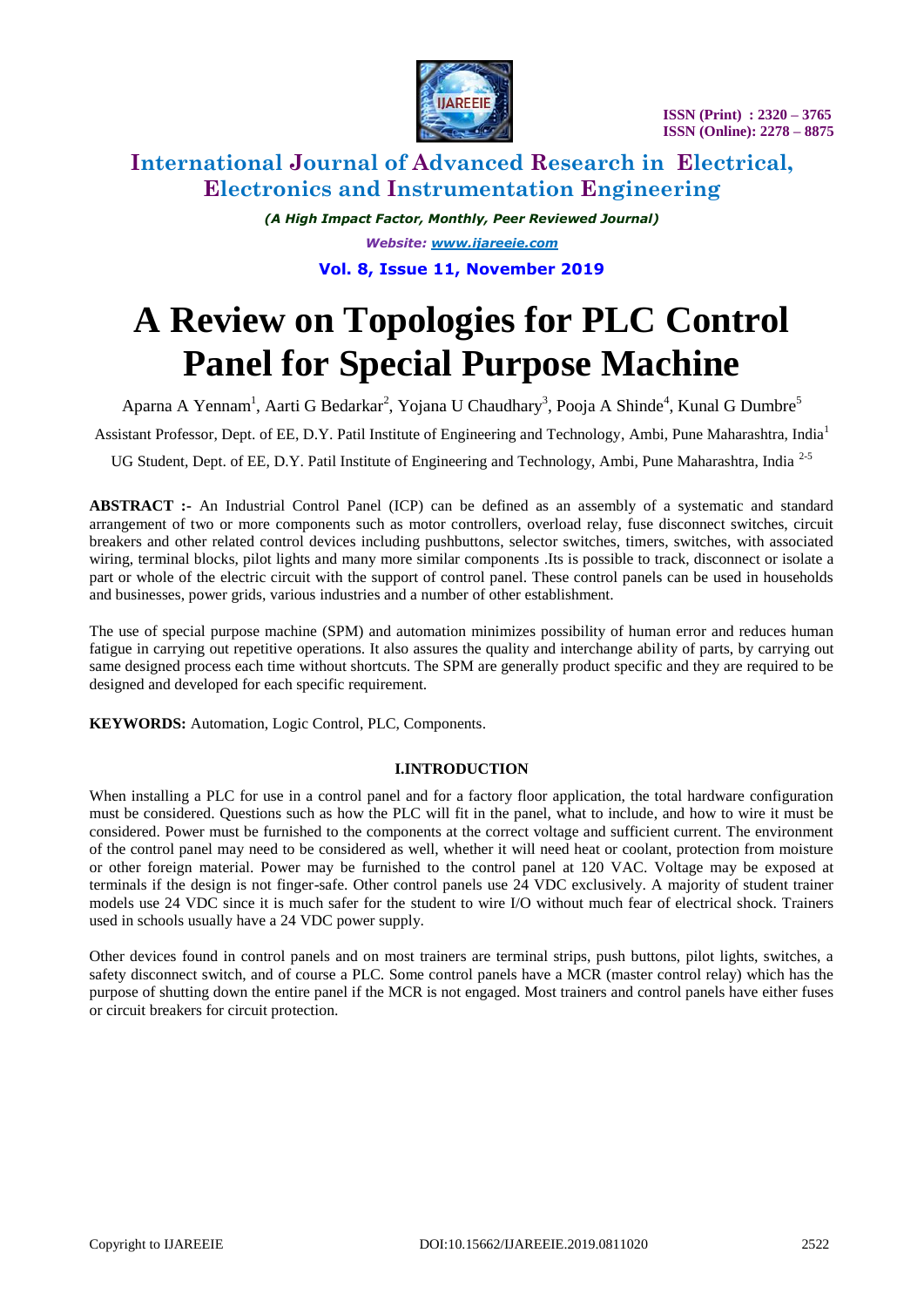

# **International Journal of Advanced Research in Electrical, Electronics and Instrumentation Engineering**

*(A High Impact Factor, Monthly, Peer Reviewed Journal)*

*Website: [www.ijareeie.com](http://www.ijareeie.com/)* **Vol. 8, Issue 11, November 2019**

## **II.BLOCK DIAGRAM**



## **FIG 1: BLOCK DIAGRAM**

#### **MCB:**

MCBs or Miniature Circuit Breakers are electromechanical devices which protect an electrical circuit from an over current. The over current, in an electrical circuit, may result from short circuit, overload or faulty design. An MCB is a better alternative to a Fuse since it does not require replacement once an overload is detected. Unlike fuse, an MCB can be easily reset and thus offers improved operational safety and greater convenience without incurring large operating cost. The principal of operation is simple. An MCB functions by interrupting the continuity of electrical flow through the circuit once a fault is detected.

#### **CONTACTOR:**

A contactor is an electrically controlled switch used for switching an electrical power circuit, similar to a relay except with higher current ratings and a few other differences .Contactors typically have multiple contacts, and those contacts are usually normally-open, so that power to the load is shut off when the coil is de-energized .Perhaps the most common industrial use for contactors is the control of electric motors.

#### **CONTROL TRANSFORMER:**

A control transformer, (also known as an industrial control transformer, or a control power transformer, or even a machine tool transformer), is essentially an isolation transformer that provides excellent voltage regulation. A control transformer is very often designed to produce a high level of secondary voltage stability during brief periods of overload condition, typically known as inrush current.

#### **SMPS:**

The electronic power supply integrated with the switching regulator for converting the electrical power efficiently from one form to another form with desired characteristics is called as Switch-mode power supply. It is used to obtain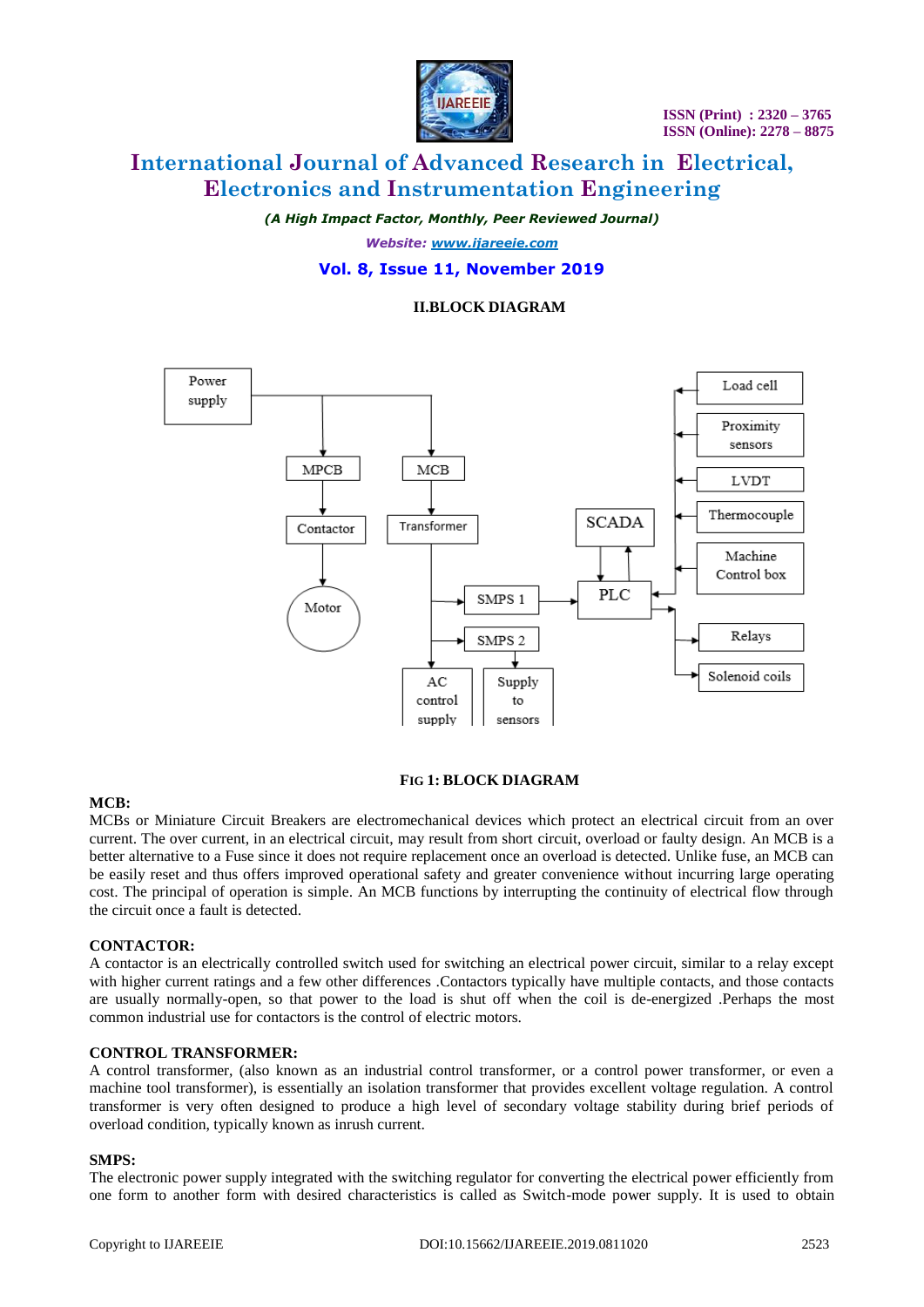

 **ISSN (Print) : 2320 – 3765 ISSN (Online): 2278 – 8875**

# **International Journal of Advanced Research in Electrical, Electronics and Instrumentation Engineering**

*(A High Impact Factor, Monthly, Peer Reviewed Journal)*

*Website: [www.ijareeie.com](http://www.ijareeie.com/)*

## **Vol. 8, Issue 11, November 2019**

regulated DC output voltage from unregulated AC or DC input voltage. A switched-mode power supply (SMPS) is an electronic circuit that converts power using switching devices that are turned on and off at high frequencies, and storage components such as inductors or capacitors to supply power when the switching device is in its non-conduction state.

#### **RELAY:**

A relay is usually an electromechanical device that is actuated by an electrical current. The current flowing in one circuit causes the opening or closing of another circuit .When there is current through the coil of wire on the control side a magnetic field is produced. This magnetic field attracts the armature and closes the contacts on the load side. In normally open (NO) relay the contacts are in normally open state. When the coil is energized the contacts are closed .In normally closed (NC) relay the contacts are in normally closed state. When the coil is energized the contacts are opened.

#### **PROXIMITY SENSOR:**

A proximity sensor is a sensor able to detect the presence of nearby objects without any physical contact .A proximity sensor often emits an electromagnetic field or a beam of electromagnetic radiation (infrared, for instance), and looks for changes in the field or return signal. The object being sensed is often referred to as the proximity sensors target.

#### **LVDT:**

The term LVDT stands for the linear variable differential transformer. It is the most widely used inductive transducer that convert the linear motion into the electrical signals. LVDT works under the principle of mutual induction, and the displacement which is a non-electrical energy is converted into an electrical energy. The output voltage of an LVDT is linear function of core displacement.

#### **LOAD CELL:**

Load cell is a type of transducer which performs the functionality of converting force into an electric output which can be measured. Piezoelectric load cells work on the same principle of deformation as the strain gauge load cells, but a voltage output is generated by the basic piezoelectric material - proportional to the deformation of load cell. The acting pressure was displayed in special meter.

#### **PLC:**

Programmable Logic Controller (PLC) is a digital computer used for the automation of various electromechanical processes in industries, such as control of machinery on factory assembly lines. These controllers are specially designed to survive in harsh situations and shielded from heat, cold, dust, and moisture etc. PLC consists of a microprocessor which is programmed using the computer language. The program is written on a computer and is downloaded to the PLC via cable. These loaded programs are stored in non – volatile memory of the PLC. During the transition of relay control panels to PLC, the hard wired relay logic was exchanged for the program fed by the user. A visual programming language known as the Ladder Logic was created to program the PLC .The analog and digital input modules are connected to plc for connecting LVDT and load cell.

#### **III.CHALLENGES**

#### **OVERSIZED BREAKER OR FUSES:**

Sometimes this problem is called "overfusing". this condition occurs whenever a load carrying wire is undersized when compared to the rating of the fuse or breaker to which it is connected. This condition can be very serious and has potential to burn down a industry.

#### **TEMPERATURE AND HUMIDITY:**

Rules for construction of a control panel were concentrates on issues that must be considered if the PLC application is to work properly. For example, it is important to consider the temperature inside and outside the control panel housing the PLC. When the panel enclosure is installed, the temperature might be in the 70 degree range. However, during the